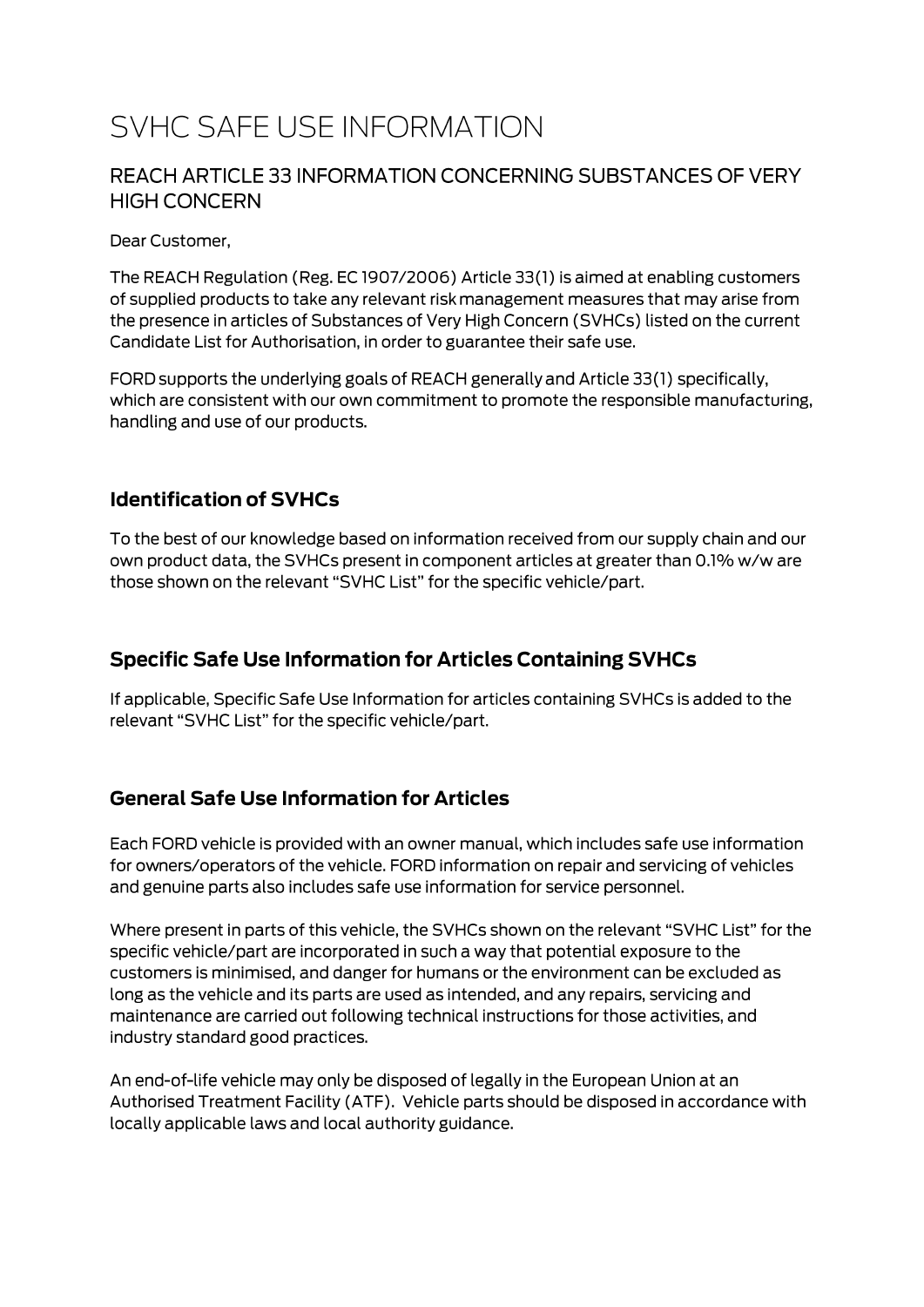# **Model: FORD RANGER**

## SVHC List based on ECHA Candidate list as of July 1st 2017

# **Specific Safe Use Information for Articles Containing SVHCs**

No specific safe use information is required - follow General Safe Use Information for Articles.

| Commodity                                                 | <b>REACH SVHCs</b>                                                                                                     |
|-----------------------------------------------------------|------------------------------------------------------------------------------------------------------------------------|
| <b>A/C Compressor</b>                                     | 1-Methyl-2-pyrrolidone [872-50-4]                                                                                      |
|                                                           | Lead [7439-92-1]                                                                                                       |
|                                                           | N,N-Dimethylformamide [68-12-2]                                                                                        |
| A/C Condensors and<br><b>Accumulators</b>                 | Lead [7439-92-1]                                                                                                       |
| A/C Lines, Receiver Drier                                 | Lead [7439-92-1]                                                                                                       |
| and Accumulator                                           |                                                                                                                        |
| <b>ABS/ESC Module</b>                                     | Imidazolidine-2-thione [96-45-7]                                                                                       |
|                                                           | Lead [7439-92-1]                                                                                                       |
| <b>Accessories</b>                                        | 1,2-Dimethoxyethane [110-71-4]                                                                                         |
|                                                           | 1-Methyl-2-pyrrolidone [872-50-4]                                                                                      |
|                                                           | C,C'-azodi(formamide) [123-77-3]                                                                                       |
|                                                           | Imidazolidine-2-thione [96-45-7]                                                                                       |
|                                                           | Lead [7439-92-1]                                                                                                       |
| <b>Active and Air Suspension</b>                          | Lead [7439-92-1]                                                                                                       |
| <b>Adaptive Cruise Control</b>                            | Lead [7439-92-1]                                                                                                       |
| <b>Air Brakes</b>                                         | Lead [7439-92-1]                                                                                                       |
| <b>AIS - Air Cleaner and Low</b><br><b>Pressure Ducts</b> | Imidazolidine-2-thione [96-45-7]                                                                                       |
|                                                           | Lead [7439-92-1]                                                                                                       |
|                                                           | Lead-monoxide [1317-36-8]                                                                                              |
| <b>AIS - High Pressure Ducts</b>                          | Imidazolidine-2-thione [96-45-7]                                                                                       |
|                                                           | Lead [7439-92-1]                                                                                                       |
| <b>Alternator</b>                                         | Lead [7439-92-1]                                                                                                       |
| Antenna                                                   | Lead [7439-92-1]                                                                                                       |
| Appliques (Pillar, Decklid,<br>Roof)                      | Cobalt-dinitrate [10141-05-6]                                                                                          |
| <b>Audio and Navigation Head</b><br><b>Units</b>          | 1,6,7,8,9,14,15,16,17,17,18,18-<br>Dodecachloropentacyclo[12.2.1.16,9.02,13.05,10]octadeca-<br>7,15-diene [13560-89-9] |
|                                                           | Diboron-trioxide [1303-86-2]                                                                                           |
|                                                           | Lead [7439-92-1]                                                                                                       |
|                                                           | Lead-monoxide [1317-36-8]                                                                                              |
|                                                           | Lead-titanium-trioxide [12060-00-3]                                                                                    |
| <b>Axle</b>                                               | Lead [7439-92-1]                                                                                                       |
|                                                           | Poly(oxy-1,2-ethanediyl), alpha-(nonylphenyl)-omega-<br>hydroxy-, branched [68412-54-4]                                |
| <b>Battery</b>                                            | Lead [7439-92-1]                                                                                                       |
|                                                           | Lead-monoxide [1317-36-8]                                                                                              |
| <b>Body Moldings - Roof Rack</b>                          | 1,3,5-Tris(oxiranylmethyl)-1,3,5-triazine-2,4,6(1H,3H,5H)-<br>trione [2451-62-9]                                       |
|                                                           | C,C'-azodi(formamide) [123-77-3]                                                                                       |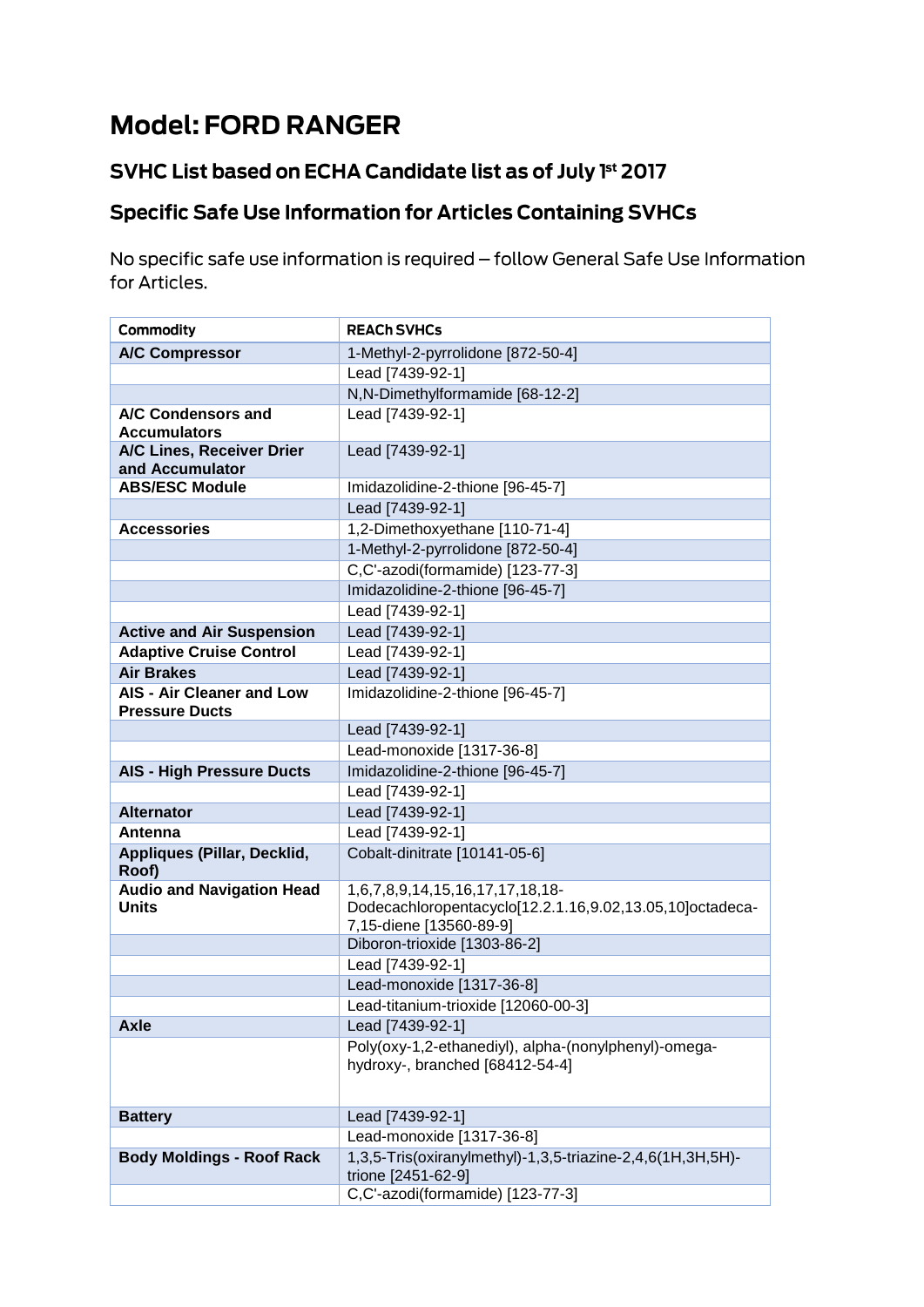| <b>Body Structure - Body Side</b><br><b>Assembly</b>                    | C,C'-azodi(formamide) [123-77-3]                                                 |
|-------------------------------------------------------------------------|----------------------------------------------------------------------------------|
| <b>Body Structure -</b><br><b>Decklid/Liftgate (incl</b><br>Hinge/Supt) | 1-Methyl-2-pyrrolidone [872-50-4]                                                |
|                                                                         | Boric acid [10043-35-3]                                                          |
|                                                                         | Lead [7439-92-1]                                                                 |
|                                                                         | Lead-monoxide [1317-36-8]                                                        |
| <b>Body Structure - Floor Pan -</b><br><b>Front Floor and Side Sill</b> | Imidazolidine-2-thione [96-45-7]                                                 |
| <b>Body Structure - Front End</b><br><b>Structure</b>                   | Lead [7439-92-1]                                                                 |
| <b>Body Structure - Hood</b><br><b>Assembly (incl Hinge/Supt)</b>       | 2-(2H-Benzotriazol-2-yl)-4,6-ditertpentylphenol [25973-55-1]                     |
| <b>Body Structure - Pick-up</b><br><b>Box (incl Tailgate/Hinge)</b>     | 1-Methyl-2-pyrrolidone [872-50-4]                                                |
|                                                                         | C,C'-azodi(formamide) [123-77-3]                                                 |
|                                                                         | Imidazolidine-2-thione [96-45-7]                                                 |
|                                                                         | Lead [7439-92-1]                                                                 |
| <b>Brake Actuation</b>                                                  | Lead [7439-92-1]                                                                 |
| <b>Brake Tubes and Hoses</b>                                            | Boric acid [10043-35-3]                                                          |
|                                                                         | Cobalt-dinitrate [10141-05-6]                                                    |
|                                                                         | Lead [7439-92-1]                                                                 |
| <b>Brakes - Caliper &amp; Anchor</b><br><b>Brkt Assy (Front, Rear)</b>  | Lead [7439-92-1]                                                                 |
| <b>CHMSL</b>                                                            | Lead-monoxide [1317-36-8]                                                        |
| <b>Clutch / DMF (Dual Mass</b><br><b>Flywheel)</b>                      | Lead [7439-92-1]                                                                 |
| <b>Console Floor/Rear</b>                                               | C,C'-azodi(formamide) [123-77-3]                                                 |
| <b>Cooling - Transmission Oil</b><br><b>Cooler</b>                      | 1,3,5-Tris(oxiranylmethyl)-1,3,5-triazine-2,4,6(1H,3H,5H)-<br>trione [2451-62-9] |
| <b>Cooling Fans</b>                                                     | Lead [7439-92-1]                                                                 |
| <b>Cooling Hoses &amp; Bottles</b>                                      | Imidazolidine-2-thione [96-45-7]                                                 |
| <b>Door Handles</b>                                                     | Poly(oxy-1,2-ethanediyl), alpha-(nonylphenyl)-omega-                             |
|                                                                         | hydroxy-, branched [68412-54-4]                                                  |
| Driveshaft(s)                                                           | Imidazolidine-2-thione [96-45-7]                                                 |
| <b>EDS Wiring Assembly &amp;</b><br><b>Components</b>                   | 4,4'-Isopropylidenediphenol [80-05-7]                                            |
|                                                                         | C,C'-azodi(formamide) [123-77-3]                                                 |
|                                                                         | Decamethylcyclopentasiloxane [541-02-6]                                          |
|                                                                         | Diboron-trioxide [1303-86-2]                                                     |
|                                                                         | Lead [7439-92-1]                                                                 |
|                                                                         | Lead titanium zirconium oxide [12626-81-2]                                       |
|                                                                         | Lead-monoxide [1317-36-8]                                                        |
|                                                                         | Nonoxinol [9016-45-9]<br>Octamethylcyclotetrasiloxane [556-67-2]                 |
| <b>EGR System (Gas/Diesel)</b>                                          | Imidazolidine-2-thione [96-45-7]                                                 |
|                                                                         | Lead [7439-92-1]                                                                 |
| <b>Electro/Mechanical Devices</b>                                       | 1,2-Benzenedicarboxylic acid, di-C7-11-branched and linear                       |
|                                                                         | alkyl esters [68515-42-4]                                                        |
|                                                                         | Lead [7439-92-1]                                                                 |
|                                                                         | Lead-monoxide [1317-36-8]<br>N,N-Dimethylacetamide [127-19-5]                    |
| <b>Electro/Mechanical Devices</b>                                       | Lead(II,IV)-oxide [1314-41-6]                                                    |
| - Security                                                              |                                                                                  |
| <b>Electronic Control Panel</b><br>and CCH                              | Diboron-trioxide [1303-86-2]                                                     |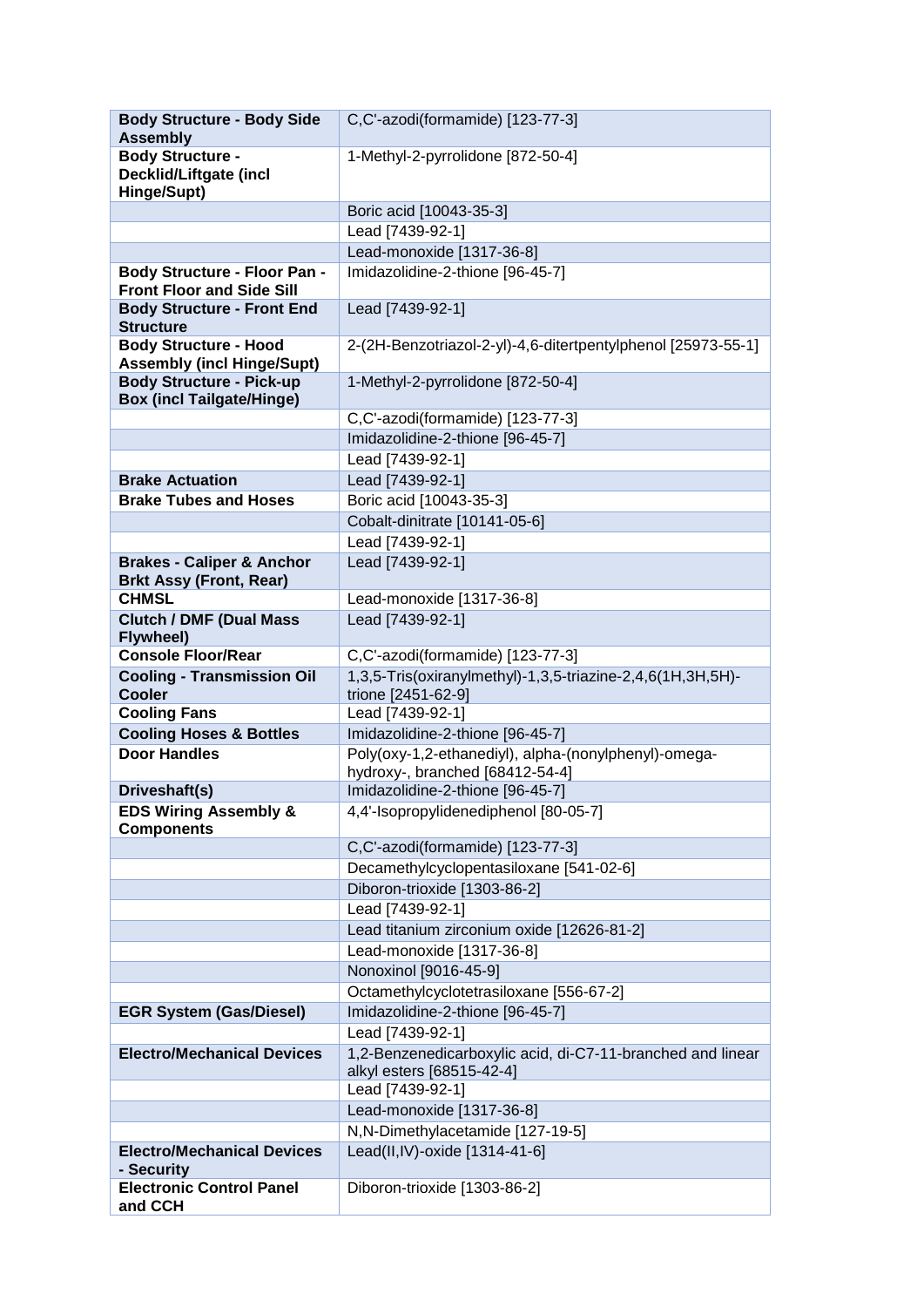|                                                                        | Lead [7439-92-1]                                                                        |
|------------------------------------------------------------------------|-----------------------------------------------------------------------------------------|
|                                                                        | Lead titanium zirconium oxide [12626-81-2]                                              |
|                                                                        | Lead-monoxide [1317-36-8]                                                               |
|                                                                        | Lead-titanium-trioxide [12060-00-3]                                                     |
| <b>Electronic Modules -</b><br><b>Displays</b>                         | Boric acid [10043-35-3]                                                                 |
|                                                                        | Diboron-trioxide [1303-86-2]                                                            |
|                                                                        | Lead [7439-92-1]                                                                        |
|                                                                        | Lead titanium zirconium oxide [12626-81-2]                                              |
|                                                                        | Lead-monoxide [1317-36-8]                                                               |
| <b>Electronic Modules - Door</b><br>Zone                               | Lead [7439-92-1]                                                                        |
|                                                                        | Lead titanium zirconium oxide [12626-81-2]                                              |
| <b>Electronic Modules -</b><br>Headlamp                                | Lead [7439-92-1]                                                                        |
| <b>Electronic Modules -</b><br><b>Navigation</b>                       | Diboron-trioxide [1303-86-2]                                                            |
|                                                                        | Hexahydromethylphthalic-anhydride [25550-51-0]                                          |
| <b>Electronic Modules -</b><br><b>Suspension</b>                       | Lead [7439-92-1]                                                                        |
| <b>Electronic Modules - SYNC</b>                                       | 4,4'-Isopropylidenediphenol [80-05-7]                                                   |
|                                                                        | Boric acid [10043-35-3]                                                                 |
|                                                                        | Diboron-trioxide [1303-86-2]                                                            |
|                                                                        | Lead [7439-92-1]                                                                        |
|                                                                        | Lead-monoxide [1317-36-8]                                                               |
|                                                                        | Lead-titanium-trioxide [12060-00-3]                                                     |
| <b>Emergency Packet</b>                                                | 1,3,5-Tris(oxiranylmethyl)-1,3,5-triazine-2,4,6(1H,3H,5H)-                              |
|                                                                        | trione [2451-62-9]                                                                      |
| <b>Evaporator and Blower</b><br><b>Assemby (HVAC Module)</b>           | Diboron-trioxide [1303-86-2]                                                            |
|                                                                        | Lead [7439-92-1]                                                                        |
|                                                                        | Lead-monoxide [1317-36-8]                                                               |
|                                                                        | Poly(oxy-1,2-ethanediyl), alpha-(nonylphenyl)-omega-<br>hydroxy-, branched [68412-54-4] |
|                                                                        | Refractory ceramic fibres [142844-00-6]                                                 |
| <b>Exhaust Cold End (Muffler &amp;</b><br><b>Output Pipe Assembly)</b> | Cobalt-dinitrate [10141-05-6]                                                           |
|                                                                        | Lead [7439-92-1]                                                                        |
| <b>Exhaust Hot End (Catalytic</b><br>Convertor)                        | Refractory ceramic fibres [142844-00-6]                                                 |
| <b>FEAD</b>                                                            | Lead [7439-92-1]                                                                        |
|                                                                        | Octamethylcyclotetrasiloxane [556-67-2]                                                 |
| <b>Fixed Glass</b>                                                     | C,C'-azodi(formamide) [123-77-3]                                                        |
|                                                                        | Lead [7439-92-1]                                                                        |
| <b>Front / Rear Door Trim</b>                                          | C,C'-azodi(formamide) [123-77-3]                                                        |
|                                                                        | Lead [7439-92-1]                                                                        |
| <b>Fuel Door</b>                                                       | Lead [7439-92-1]                                                                        |
| <b>Fuel Filler Pipes</b>                                               | Cobalt-dinitrate [10141-05-6]                                                           |
|                                                                        | Lead [7439-92-1]                                                                        |
| <b>Fuel Lines</b>                                                      | 4,4'-Bis(dimethylamino)benzophenone [90-94-8]                                           |
|                                                                        | Lead [7439-92-1]                                                                        |
|                                                                        | Lead-monoxide [1317-36-8]                                                               |
|                                                                        | Lead-titanium-trioxide [12060-00-3]                                                     |
| <b>Fuel Tanks</b>                                                      | Decamethylcyclopentasiloxane [541-02-6]                                                 |
|                                                                        | Lead [7439-92-1]                                                                        |
|                                                                        | Lead-titanium-trioxide [12060-00-3]                                                     |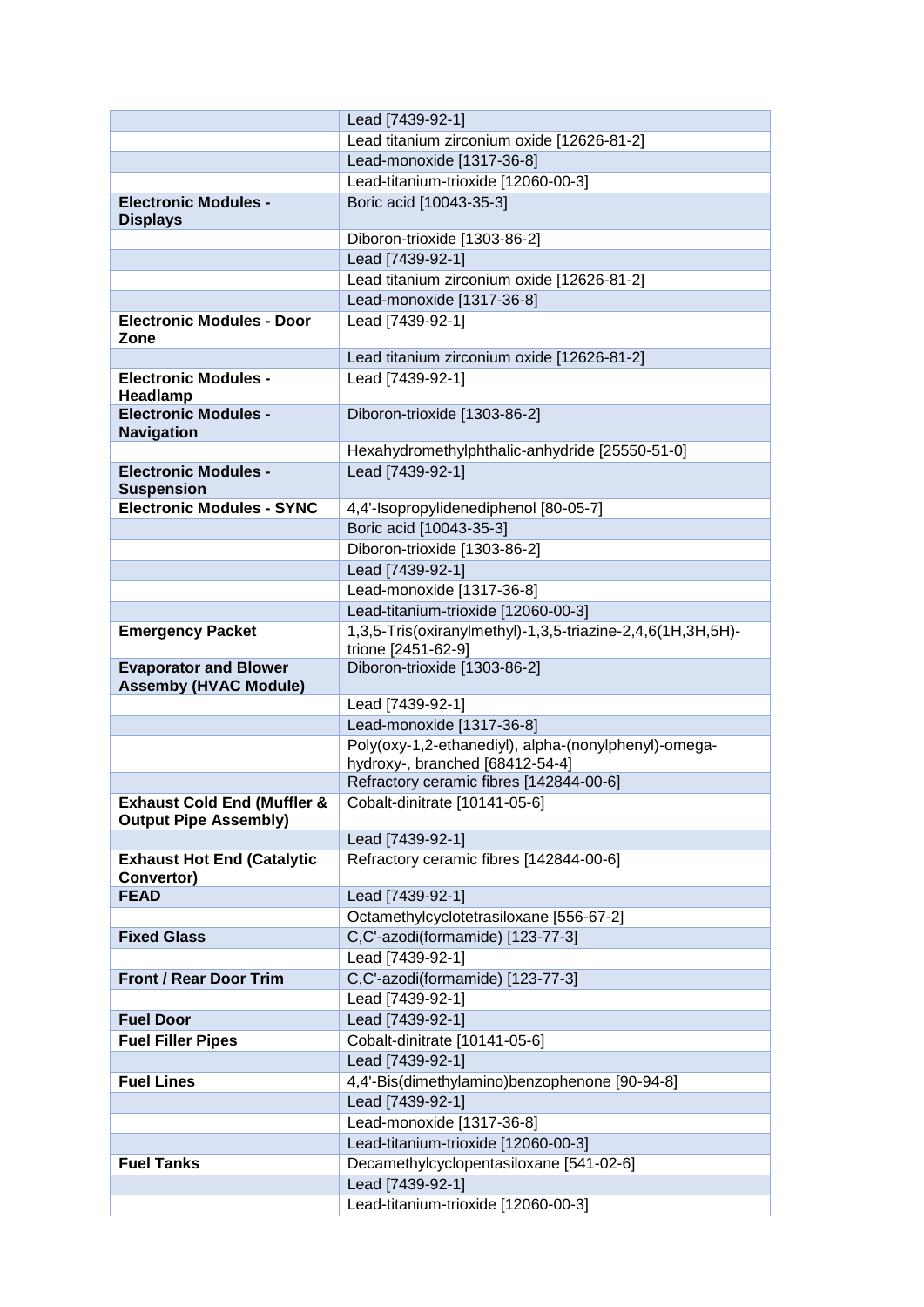|                                                        | N,N-Dimethylacetamide [127-19-5]                             |
|--------------------------------------------------------|--------------------------------------------------------------|
| <b>Headlamp / Side Marker</b>                          | 1-Methyl-2-pyrrolidone [872-50-4]                            |
|                                                        | Diboron-trioxide [1303-86-2]                                 |
|                                                        | Lead [7439-92-1]                                             |
|                                                        | Lead-monoxide [1317-36-8]                                    |
|                                                        | Silicic acid, lead salt [11120-22-2]                         |
| <b>Headliner / Sunvisor</b>                            | C,C'-azodi(formamide) [123-77-3]                             |
|                                                        | Lead [7439-92-1]                                             |
| <b>Hydraulic Distribution</b>                          | Lead [7439-92-1]                                             |
| <b>Instrument Cluster</b>                              | 2-(2H-Benzotriazol-2-yl)-4,6-ditertpentylphenol [25973-55-1] |
|                                                        | Boric acid [10043-35-3]                                      |
|                                                        | Lead [7439-92-1]                                             |
|                                                        | Lead titanium zirconium oxide [12626-81-2]                   |
|                                                        | Lead-monoxide [1317-36-8]                                    |
| <b>Interior Lighting</b>                               | 4,4'-Isopropylidenediphenol [80-05-7]                        |
|                                                        | Diboron-trioxide [1303-86-2]                                 |
|                                                        | Lead [7439-92-1]                                             |
|                                                        | Lead titanium zirconium oxide [12626-81-2]                   |
| <b>IP Finish Panels/Registers</b>                      | C,C'-azodi(formamide) [123-77-3]                             |
| <b>IP Substrate and Ducts</b>                          | Lead [7439-92-1]                                             |
|                                                        | Refractory ceramic fibres [142844-00-6]                      |
| <b>Knee Airbags</b>                                    | Lead [7439-92-1]                                             |
| Latches - Hood, Decklid and<br><b>Liftgate Latches</b> | 1-Methyl-2-pyrrolidone [872-50-4]                            |
|                                                        | 2-Ethoxyethanol [110-80-5]                                   |
|                                                        | Lead [7439-92-1]                                             |
| <b>Latches - Side Door/Latch</b>                       | Nonoxinol [9016-45-9]                                        |
| <b>Mini Module</b><br><b>Leaf Screen</b>               | Imidazolidine-2-thione [96-45-7]                             |
| Locks                                                  | 1,2-Dimethoxyethane [110-71-4]                               |
|                                                        | Hexahydromethylphthalic-anhydride [25550-51-0]               |
|                                                        | Lead [7439-92-1]                                             |
|                                                        | Lead-monoxide [1317-36-8]                                    |
| <b>Main Floor Carpet</b>                               | Imidazolidine-2-thione [96-45-7]                             |
| Mirrors                                                | Lead [7439-92-1]                                             |
| <b>Moonroof</b>                                        | Boric acid [10043-35-3]                                      |
|                                                        | C,C'-azodi(formamide) [123-77-3]                             |
|                                                        | Diboron-trioxide [1303-86-2]                                 |
|                                                        | Lead [7439-92-1]                                             |
| <b>Paint</b>                                           | 2-(2H-Benzotriazol-2-yl)-4,6-ditertpentylphenol [25973-55-1] |
| <b>Park Assist</b>                                     | 2-(2H-Benzotriazol-2-yl)-4,6-ditertpentylphenol [25973-55-1] |
|                                                        | Lead [7439-92-1]                                             |
|                                                        | Lead titanium zirconium oxide [12626-81-2]                   |
|                                                        | Lead-monoxide [1317-36-8]                                    |
| <b>PATS Transceiver</b>                                | Diboron-trioxide [1303-86-2]                                 |
|                                                        | Lead [7439-92-1]                                             |
|                                                        | Lead titanium zirconium oxide [12626-81-2]                   |
|                                                        | Lead-monoxide [1317-36-8]                                    |
| <b>Pedal Box</b>                                       | C,C'-azodi(formamide) [123-77-3]                             |
|                                                        | Diboron-trioxide [1303-86-2]                                 |
|                                                        | Lead [7439-92-1]                                             |
| <b>Powertrain Control Module</b><br>(PCM/EEC/ ECM)     | 4,4'-Isopropylidenediphenol [80-05-7]                        |
|                                                        | Lead [7439-92-1]                                             |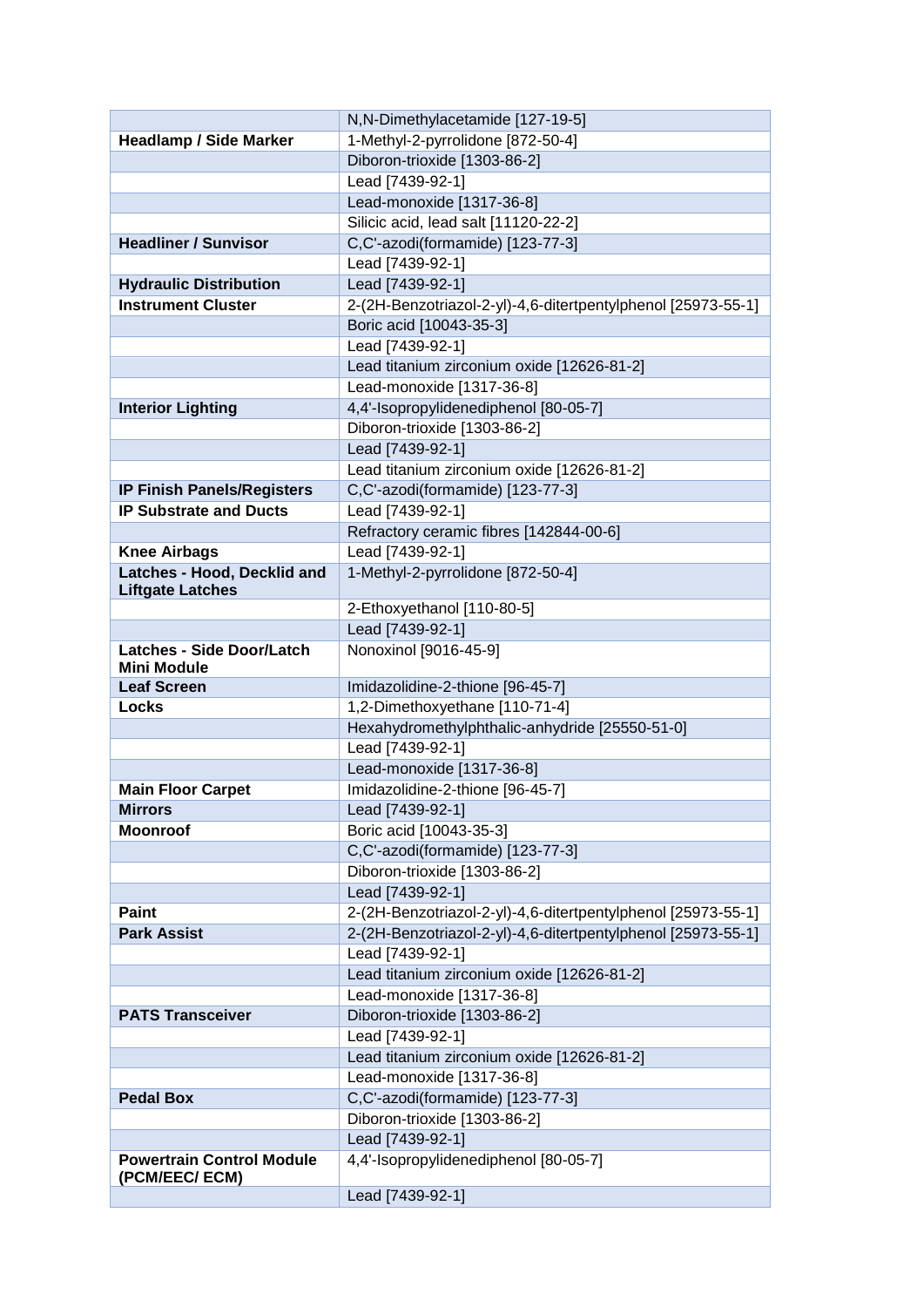|                                      | Lead-monoxide [1317-36-8]                                                        |
|--------------------------------------|----------------------------------------------------------------------------------|
| <b>PT Mounts</b>                     | Lead [7439-92-1]                                                                 |
| <b>PT Sensors</b>                    | Lead [7439-92-1]                                                                 |
|                                      | Lead-monoxide [1317-36-8]                                                        |
| <b>Radiator Assembly</b>             | C,C'-azodi(formamide) [123-77-3]                                                 |
| <b>Rain and Daylight Sensor</b>      | 1,3,5-Tris(oxiranylmethyl)-1,3,5-triazine-2,4,6(1H,3H,5H)-                       |
|                                      | trione [2451-62-9]                                                               |
|                                      | Diboron-trioxide [1303-86-2]                                                     |
|                                      | Hexahydromethylphthalic-anhydride [25550-51-0]                                   |
|                                      | Lead [7439-92-1]                                                                 |
| <b>Restraint Electronics</b>         | Lead [7439-92-1]                                                                 |
| <b>Seat Belts (Front and Rear)</b>   | Cobalt-dinitrate [10141-05-6]                                                    |
|                                      | Lead [7439-92-1]                                                                 |
| Seats - JIT                          | 1,3,5-Tris(oxiranylmethyl)-1,3,5-triazine-2,4,6(1H,3H,5H)-                       |
|                                      | trione [2451-62-9]                                                               |
|                                      | C,C'-azodi(formamide) [123-77-3]                                                 |
|                                      | Imidazolidine-2-thione [96-45-7]                                                 |
|                                      | Lead [7439-92-1]                                                                 |
|                                      | Lead-monoxide [1317-36-8]                                                        |
|                                      | Sodium borate, decahydrate [1303-96-4]                                           |
| <b>Seats - Structures</b>            | C,C'-azodi(formamide) [123-77-3]                                                 |
| <b>Shifter Cables/Brackets -</b>     | 1,6,7,8,9,14,15,16,17,17,18,18-                                                  |
| Auto                                 | Dodecachloropentacyclo[12.2.1.16,9.02,13.05,10]octadeca-                         |
|                                      | 7,15-diene [13560-89-9]<br>C,C'-azodi(formamide) [123-77-3]                      |
|                                      | Lead [7439-92-1]                                                                 |
|                                      | Lead-monoxide [1317-36-8]                                                        |
|                                      | N,N-Dimethylacetamide [127-19-5]                                                 |
| Side Air Bag (SAB) and               | Lead [7439-92-1]                                                                 |
| <b>Curtain Air Bag (CAB)</b>         |                                                                                  |
| <b>Side and Rear Vision (BLIS)</b>   | Lead [7439-92-1]                                                                 |
|                                      | Lead-titanium-trioxide [12060-00-3]                                              |
|                                      | Lead [7439-92-1]                                                                 |
| <b>Smart Junction Box &amp; Body</b> |                                                                                  |
| <b>Control Module (SPDJB)</b>        |                                                                                  |
|                                      | Lead-monoxide [1317-36-8]                                                        |
| <b>Speakers / Tweeters</b>           | 2-Ethoxyethanol [110-80-5]                                                       |
|                                      | Imidazolidine-2-thione [96-45-7]                                                 |
| <b>Steering Column</b>               | Lead [7439-92-1]                                                                 |
|                                      | Lead-monoxide [1317-36-8]                                                        |
| <b>Steering Gear and Linkage</b>     | Lead [7439-92-1]                                                                 |
|                                      | Lead-titanium-trioxide [12060-00-3]                                              |
| <b>Switches - General Use</b>        | 4,4'-Isopropylidenediphenol [80-05-7]                                            |
|                                      | Diboron-trioxide [1303-86-2]                                                     |
|                                      | Lead [7439-92-1]                                                                 |
|                                      | Lead-monoxide [1317-36-8]                                                        |
| Switches - Headlamp.                 | 1,3,5-Tris(oxiranylmethyl)-1,3,5-triazine-2,4,6(1H,3H,5H)-                       |
| <b>Window &amp; Door</b>             | trione [2451-62-9]                                                               |
|                                      | Diboron-trioxide [1303-86-2]                                                     |
|                                      | Hexahydromethylphthalic-anhydride [25550-51-0]                                   |
|                                      | Lead [7439-92-1]                                                                 |
|                                      | Lead titanium zirconium oxide [12626-81-2]                                       |
|                                      | Lead-monoxide [1317-36-8]                                                        |
|                                      | Octamethylcyclotetrasiloxane [556-67-2]                                          |
| <b>Taillamp / Redundant</b>          | 1,3,5-Tris(oxiranylmethyl)-1,3,5-triazine-2,4,6(1H,3H,5H)-<br>trione [2451-62-9] |